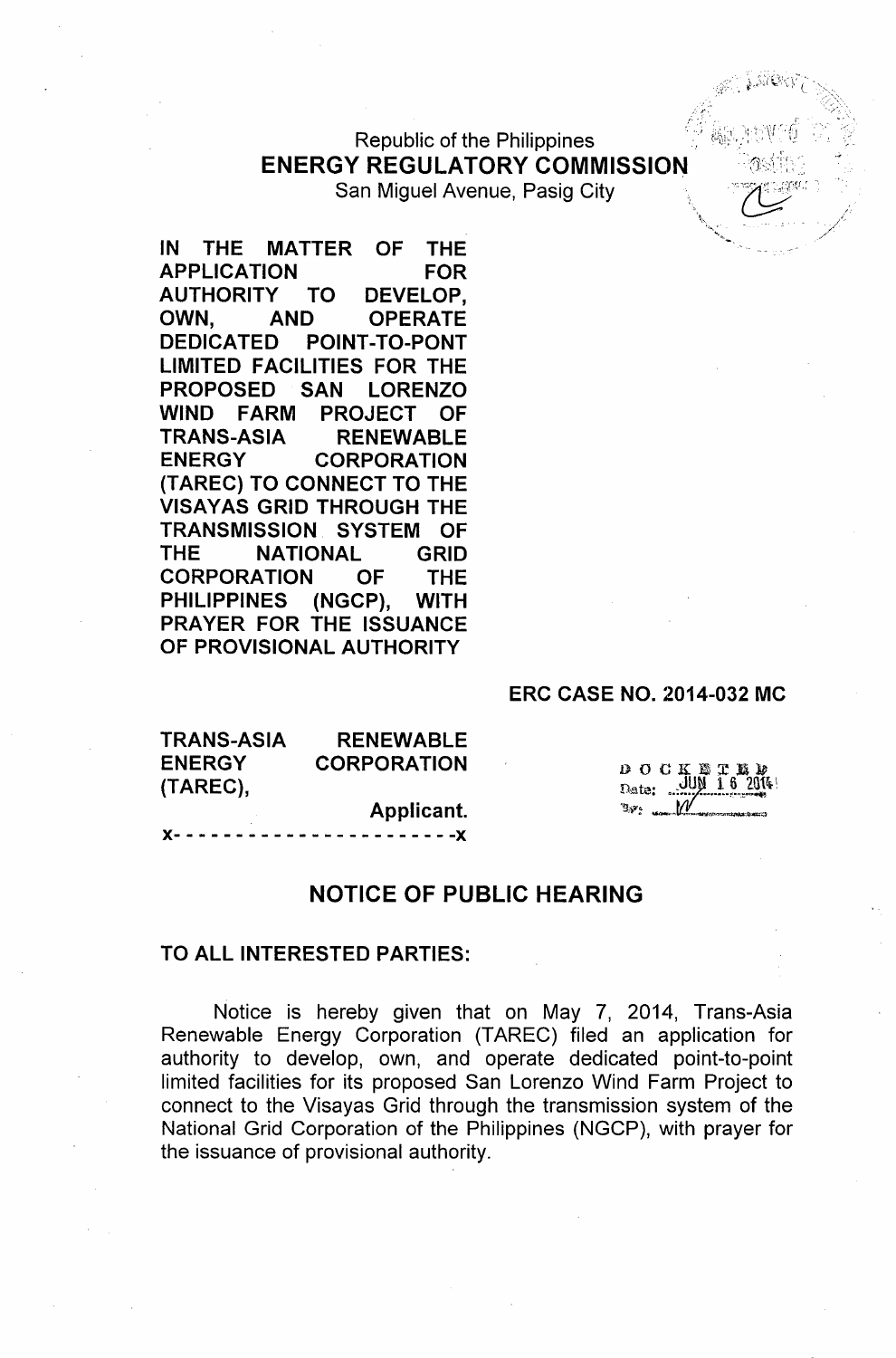In the said application, TAREC alleged, among others, that:

- 1. It is a renewable energy generation company duly organized and existing under and by virtue of the laws of the Republic of the Philippines, with principal office at 11F PHINMA Plaza, 39 Plaza Drive, Rockwell Center, Makati City;
- 2. It holds a portfolio of wind sites across the Philippines, three (3) of which comprise the Guimaras Cluster located in the Island Province of Guimaras;
- 3. It is duly registered with the Department of Energy (DOE) as a renewable energy (RE) developer of wind energy resources located in the Island Province of Guimaras in the Visayas. In particular, it was granted by the DOE a Wind Energy Service Contract (WESC) No. 2009-10-009 to develop the wind energy resource in its contract area in San Lorenzo, Guimaras. A copy of its Certificate of Registration with the DOE and its WESC are attached to the application to form integral parts thereof;
- 4. In accordance with its WESC and Confirmation of Commerciality No. WCC-2013-04-002 issued by the DOE on May 16, 2013, it will develop, operate, and maintain a 54 MW Wind Farm Project located in San Lorenzo, Guimaras. A copy of the said Confirmation of Commerciality is, likewise, attached to the application to form an integral part thereof;
- 5. The San Lorenzo Wind Farm Project will cover four (4) barangays of the Municipality of San Lorenzo, Guimaras. It is comprised of 27 wind turbine generators at 2 MW each and is expected to start commissioning by the third quarter of 2014;
- 6. To dispatch the power to be generated by the San Lorenzo Wind Farm Project, it proposes to be connected to the Visayas Grid through the transmission system of the NGCP, which is the most feasible means to dispatch power and put into beneficial use the generated capacity of the said San Lorenzo Wind Farm Project;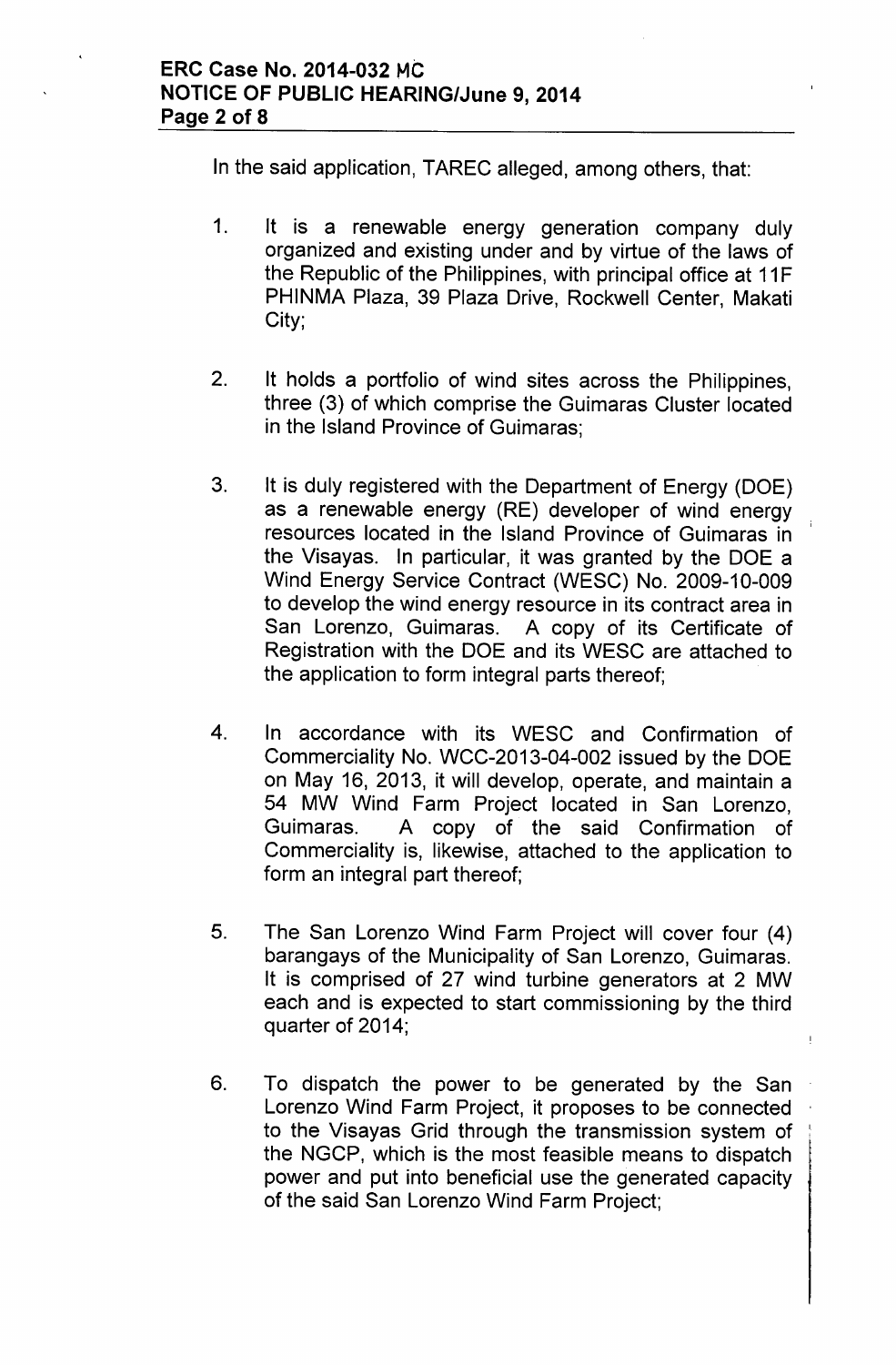### **ERC Case No. 2014-032 MC NOTICE OF PUBLIC HEARING/June 9, 2014 Page 3 of 8**

- 7. The San Lorenzo Wind Farm Project will be using an interim connection to the Visayas Grid, specifically, to the interconnection point at Zaldivar Switchyard located at Buenavista, Guimaras through a dedicated point-to-point 27-km long 69 kV overhead transmission line, 3-km long of submarine cable (energized at 69 kV but designed for 138 kV) to be connected via cut-in initially at the Sta. Barbara - Ingore 69 kV Line with related facilities and to be constructed and owned by TAREC. Ultimately, the Wind Farm Project shall be permanently connected to the Panay Energy Development Corporation (PEDC) 138 kV Substation in Ingore as soon as the said Substation is reclassified as a Transmission Asset;
- 8. In deciding the most feasible and economical means of dispatching energy from the San Lorenzo Wind Farm Project, it considered the following options:
	- a. *Connect to the* 13.2 *kV Guimaras Electric Cooperative, Incorporated (GUIMELCO) distribution system.* This option suffers the following disadvantages: *(i)* there is a limit to what the GUIMELCO distribution system capacity can handle; and *(ii)* GUIMELCO's maximum demand at the time the San Lorenzo Wind Farm Project starts operating by 2014 is projected at 4.7 MW to 5.1 MW, which is less than the wind farm's output, hence, the excess has to be exported to the Visayas Grid; or
	- b. *Connect to the proposed* 69 *kV overhead transmission line to Sta. Barbara - Ingore.* With this option, the capacity of the line is enough to handle the capacity of the San Lorenzo Wind Farm Project, with excess to further carry the capacity of future TAREC wind sites located in Sibunag and Nueva Valencia;
- 9. Meanwhile, the NGCP conducted a System Impact Study (SIS) to determine the feasibility of connecting the San Lorenzo Wind Farm Project to the Visayas Grid through the interim 69 kV connection, and permanently, through the PEDC 138 kV Substation. The said SIS concluded that it is technically feasible to connect the San Lorenzo Wind Farm Project to the Visayas Grid and may be fully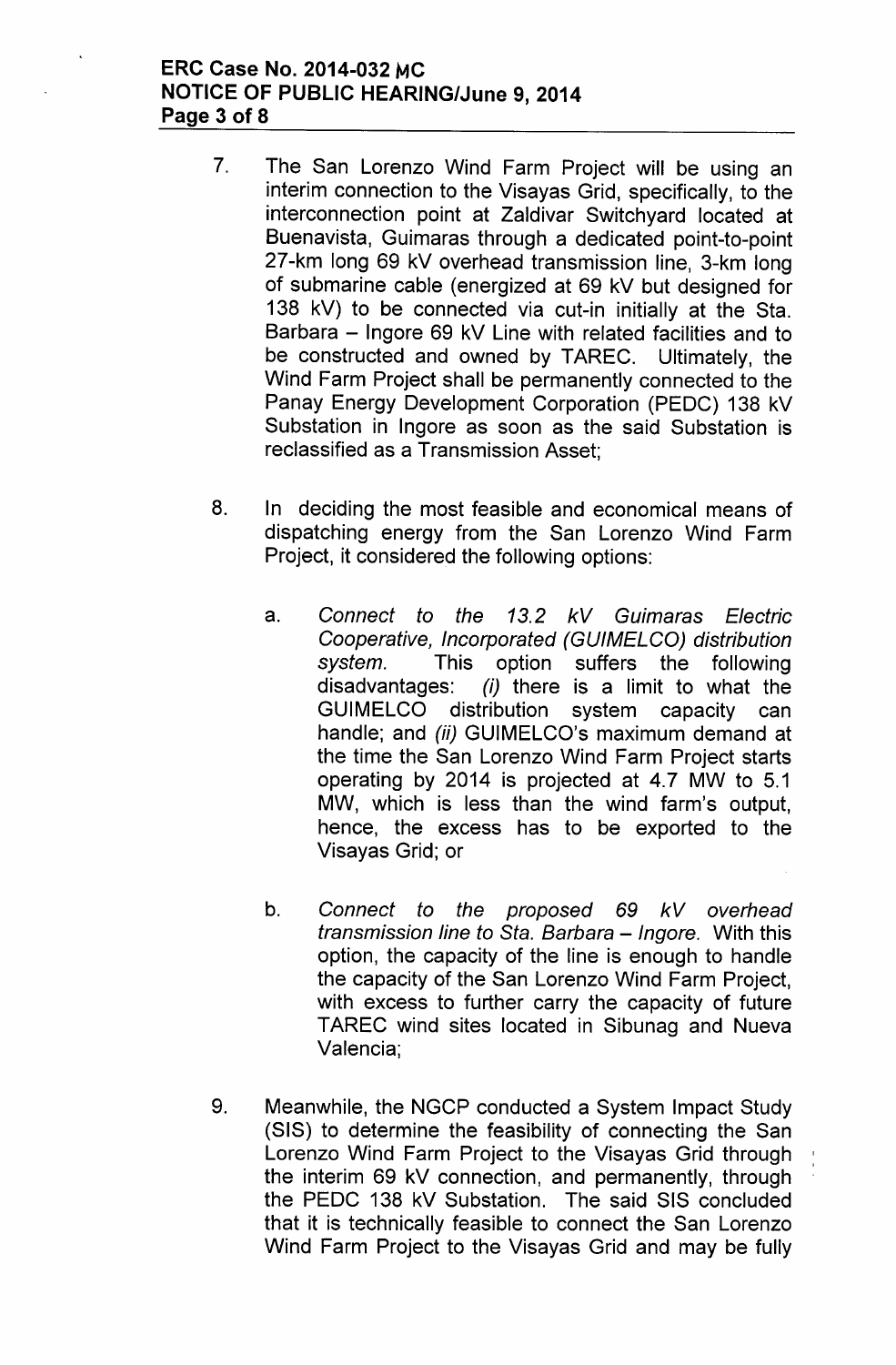### ERC Case No. 2014-032 MC NOTICE OF PUBLIC HEARING/June 9, 2014 Page 4 of 8

dispatched without constraints. Using both the interim and permanent connections, the system still remains in stable condition even during extended faults and loss of the San Lorenzo Wind Farm Project. A copy of the aforementioned SIS is attached to the application to form an integral part thereof;

- 10. Further, the SIS indicated the following favorable results: *(i)* there would be no violations of the thermal loading criteria during normal, peak and off-peak load conditions; and *(ii)* following a severe disturbance simulation, the system is able to withstand the consequences without loss in synchronism and is able to return to steady-state;
- 11. The foregoing proposed interconnection projects, however, require the prior authorization of the Commission pursuant to *Section 9(f)* of *Republic Act No.* 9136 otherwise known as *Electric Power Industry Reform Act* of *2001 or the EPIRA,* which provides that:

II*(f) xxx. A generation company may develop and own or operate dedicated pointto-point limited transmission facilities that are consistent with the TOP: Provided, That such facilities are required only for the purpose* of *connecting to the transmission system, and are used solely by the generating facility, subject to prior authorization by the ERG: Provided, further, That in the event that such assets are required for competitive purposes, ownership* of *the same shall be transferred to the TRANSGO at* a *fair market price: Provided, finally, That in the case* of *disagreement on the fair market price, the ERG shall determine the fair market value* of *the asset.";*

- 12. In view of the foregoing, the Commission's authorization to develop and own or operate the dedicated point-topoint limited facilities to connect the San Lorenzo Wind Farm Project to the Visayas Grid is being sought;
- 13. Furthermore, it shall be fully responsible for the construction, installation, permitting, siting, testing, and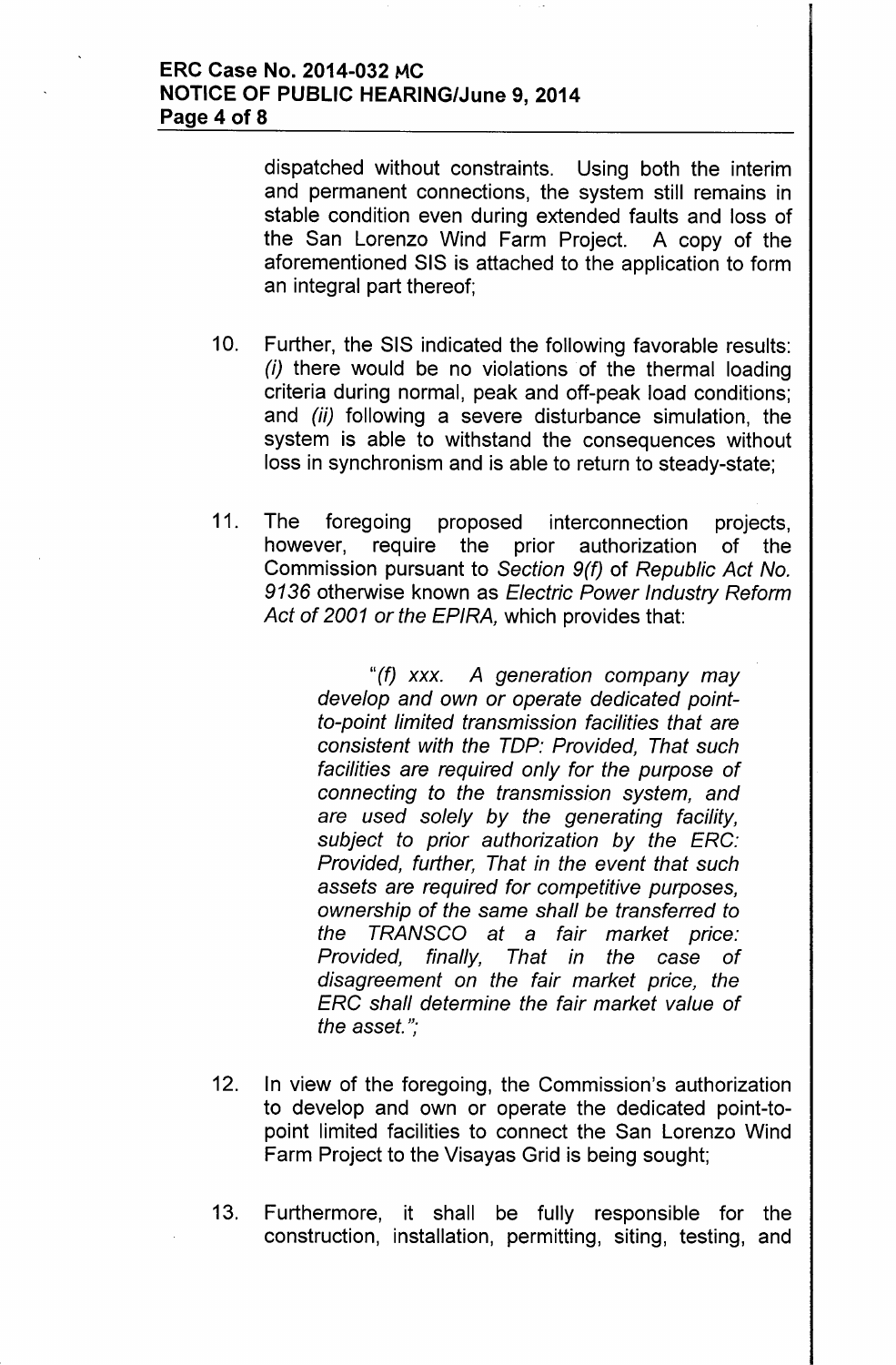financing of its wind farm and interconnection projects. It shall, at its own cost and expense, operate and maintain the wind farms and interconnection projects in accordance with Philippine Grid Code (PGC), other applicable laws or regulations and their interconnection agreements;

14. To fully support the instant application for approval of the construction, ownership, and operation of the proposed point-to-point facilities, the following documents are submitted for the Commission's consideration:

| <b>Annex</b>            | <b>Document</b>                                                                                                                                                                                                                                                                                                            |  |
|-------------------------|----------------------------------------------------------------------------------------------------------------------------------------------------------------------------------------------------------------------------------------------------------------------------------------------------------------------------|--|
| "D"                     | <b>Executive Summary</b>                                                                                                                                                                                                                                                                                                   |  |
| "E"                     | Description of the San Lorenzo Wind Farm Project                                                                                                                                                                                                                                                                           |  |
| ``F"                    | Conceptual Engineering Design and Drawings for the<br>Connection of San Lorenzo Wind Farm Project                                                                                                                                                                                                                          |  |
| "G"                     | <b>Estimated Project Cost</b>                                                                                                                                                                                                                                                                                              |  |
| "H"                     | <b>Summary of Financial Results</b>                                                                                                                                                                                                                                                                                        |  |
| $\overline{\mathbf{u}}$ | Five (5)-Year Projected Financial Ratios                                                                                                                                                                                                                                                                                   |  |
| "J"                     | Gantt Chart Schedule for the San Lorenzo Wind Farm<br>Project                                                                                                                                                                                                                                                              |  |
| "K"                     | <b>Transmission Development Plan (TDP)</b>                                                                                                                                                                                                                                                                                 |  |
| ``L"                    | TAREC's Proof of Technical Capability to Operate<br><b>Limited Transmission Facilities</b>                                                                                                                                                                                                                                 |  |
| "M"                     | Personnel Responsible for the Design, Installation,<br>Maintenance, and Repair of Equipment for<br>the<br><b>Proposed System</b>                                                                                                                                                                                           |  |
| "N"                     | Audited Financial Statement (AFS) for 2012                                                                                                                                                                                                                                                                                 |  |
| "O"                     | <b>Amended Articles of Incorporation</b>                                                                                                                                                                                                                                                                                   |  |
| "P"                     | <b>Amended By-Laws</b>                                                                                                                                                                                                                                                                                                     |  |
| "Q"                     | General Information Sheet (GIS) for 2013                                                                                                                                                                                                                                                                                   |  |
| "R"                     | Secretary's Certificate authorizing the development,<br>construction and operation of, and ownership of the 54<br>MW San Lorenzo Wind Farm Project                                                                                                                                                                         |  |
| "S"                     | Secretary's Certificate covering Board Resolution<br>authorizing the filing of an application with the<br>Commission for authority to develop, own, and operate<br>the proposed interconnection facilities, designating a<br>representative to said application, and engaging the<br>services of Diccion Law Firm therefor |  |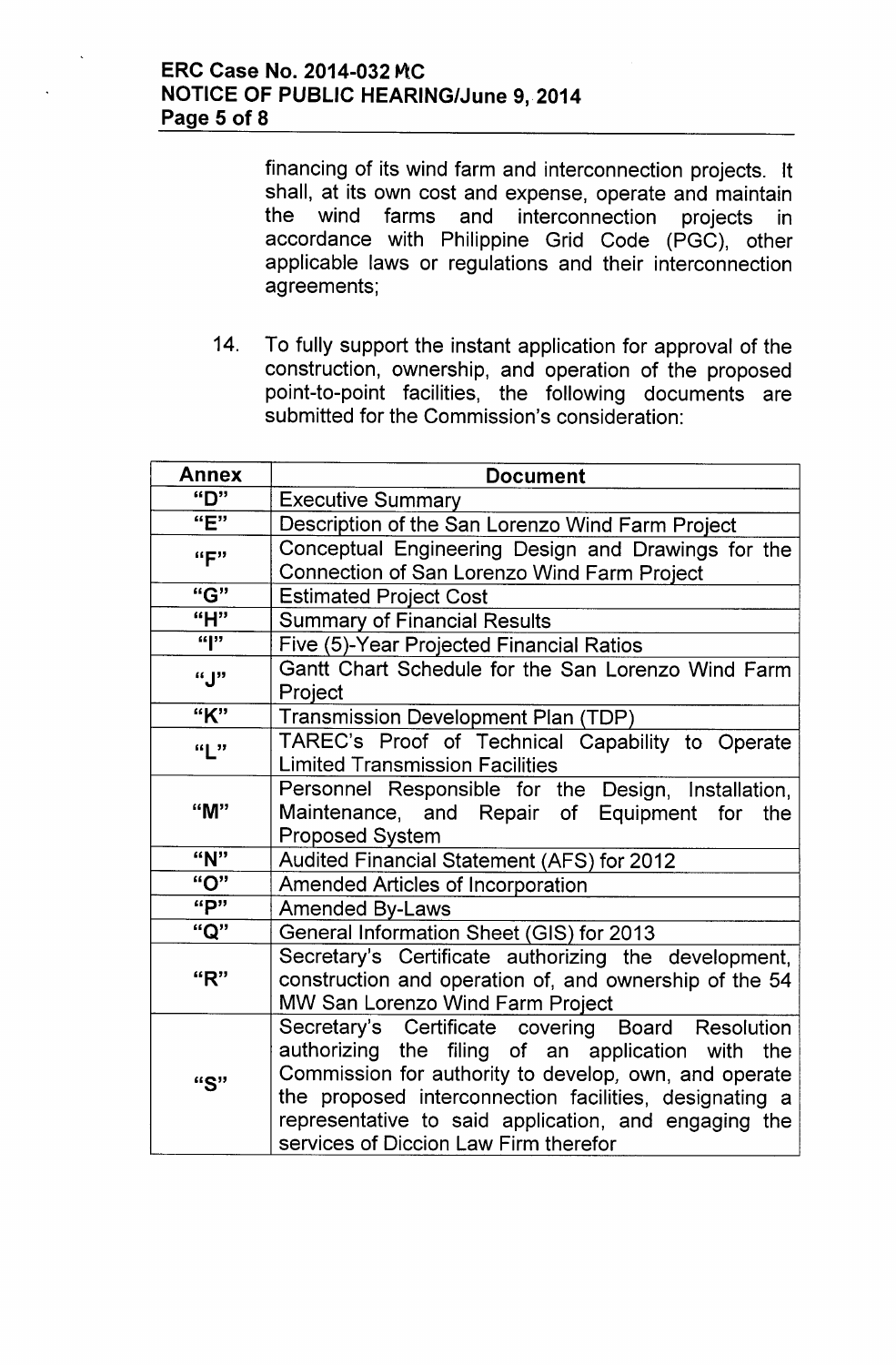## **Issuance of Provisional Authority**

- 15. All the foregoing allegations are repleaded by reference in support of the instant prayer for the issuance of a provisional authority;
- 16. A provisional authority to develop and own or operate the proposed dedicated point-to-point interconnection facility to connect the San Lorenzo Wind Farm Project to the transmission system of the NGCP is prayed for because it is indispensible for the completion of the construction of said Wind Farm Project, which is targeted for commissioning on the third quarter of 2014;
- 17. In case of any delay in the issuance of an authority from the Commission to effect said development and ownership or operation of the interconnection facilities, it may lose its chance of getting the Wind Farm Project within the 200 MW installation target to qualify for Feed-in Tariff (FIT) as the requirement to qualify for the FIT is for the project to be one hundred percent (100%) connected to the Grid and that the project can already export power to the said Grid. If this happens, the economic viability of the project will be adversely affected;
- 18. Further, the timely completion of the San Lorenzo Wind Farm Project, which includes its interconnection facilities, is vital inasmuch as it is considered as a priority project in the Western Visayas, which region is actively promoted to become the country's front-runner in renewable energy mix by 2020. A copy of the Infrastructure Development Committee (IDC) Resolution No. 5 issued by the Regional Development Council VI to endorse the 54 MW San Lorenzo Wind Farm Project as a priority project is, likewise, attached to the application to form an integral part thereof;
- 19. Meanwhile, to emphasize the necessity of a provisional approval of the instant application, a judicial affidavit to support the prayer for provisional authority is appended to the application and made an integral part thereof;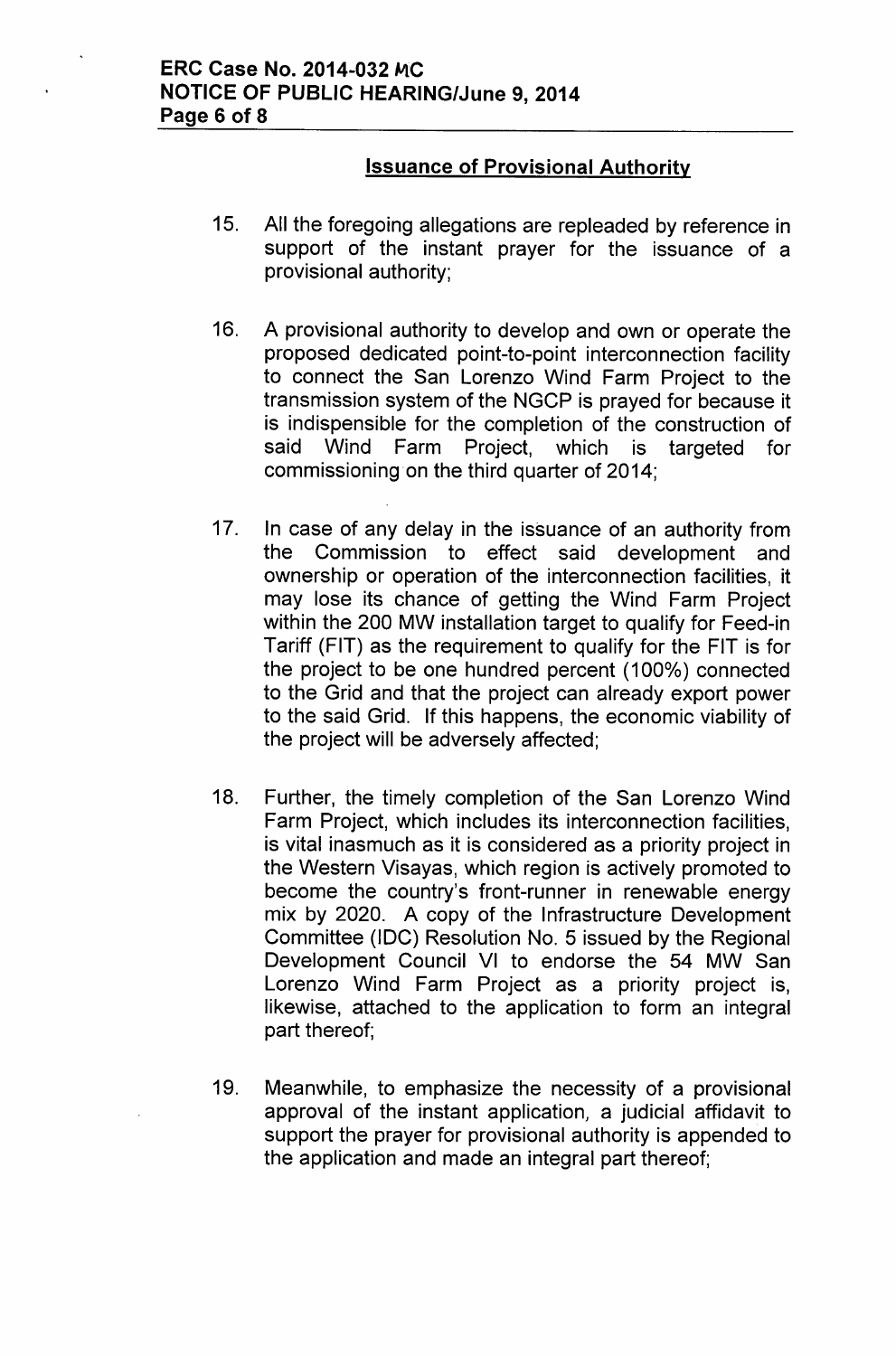20. Rule 14, Section 3 of the Commission's Rules of Practice and Procedure provides for the issuance of a provisional authority pending approval of the application, to wit:

> II*Section* 3. *Action on the Motion. - Motions for provisional authority or interim relief may be acted upon with or without hearing. The Commission shall act* on *the motion on the bases* of *the allegations* of *the application or petitions and supporting documents and other evidences that applicant or petitioner has submitted and the comments or opposition filed by any interested person, if there be any."* [Emphasis ours];

21. The foregoing constitutes sufficient basis for a provisional approval of the instant application, thus pending hearing on the merits, the issuance of a provisional authority is clearly imperative; and

#### **Prayer**

22. Thus, it prays, that prior to and/or pending hearing on the merits, a provisional authority be issued to immediately implement the development and ownership or operation of dedicated point-to-point. limited facilities to connect the San Lorenzo Wind Farm Project to the Visayas Grid through the Transmission System of the NGCP; and that after due notice and hearing, a final authority be issued to permanently authorize the same.

The Commission has set the application for jurisdictional hearing, expository presentation, pre-trial conference and evidentiary hearing on June 30, 2014 (Monday) at nine o'clock in the morning (9:00 A.M.) at the ERC Hearing Room, 15<sup>th</sup> Floor, Pacific Center Building, San Miguel Avenue, Pasig City.